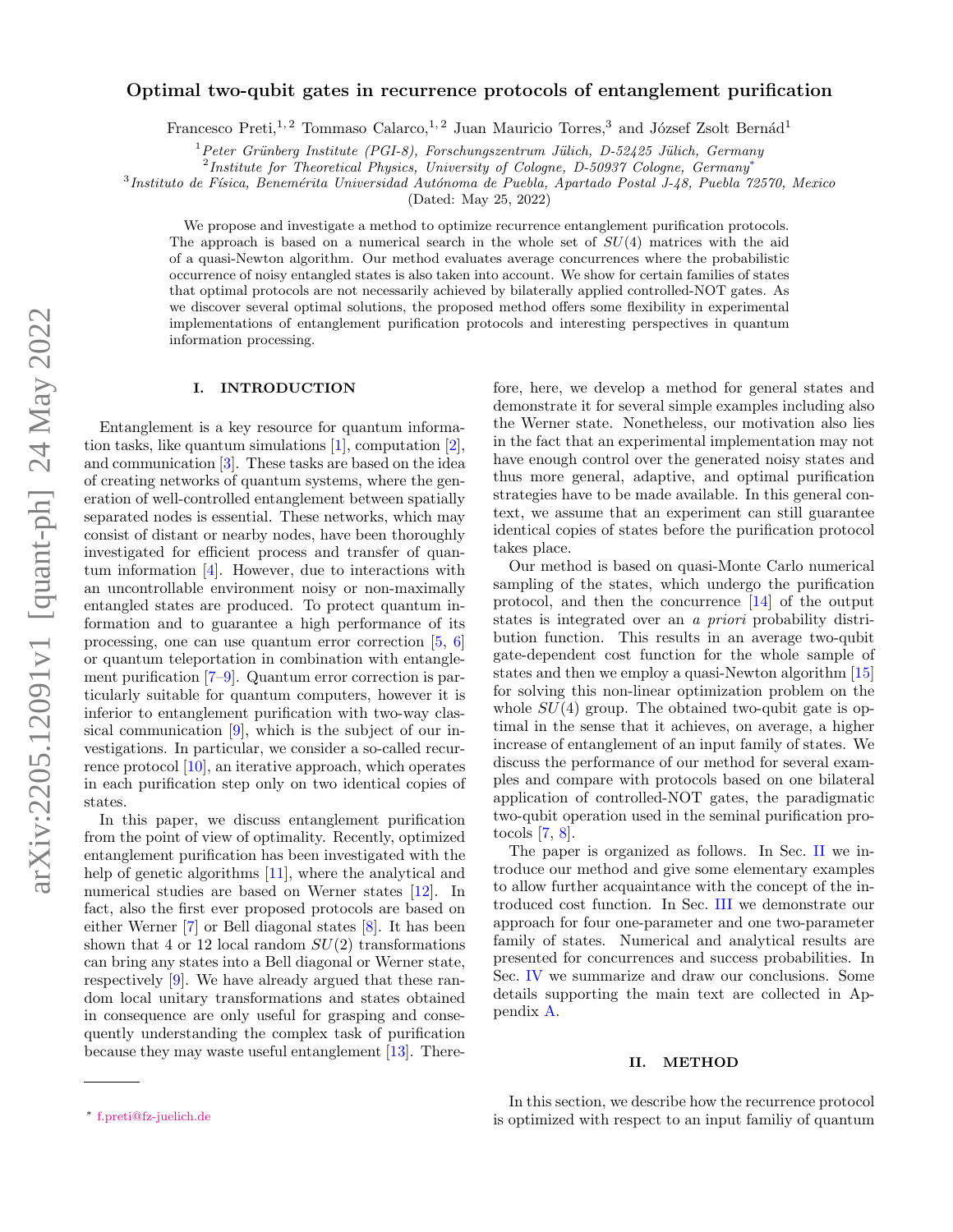<span id="page-1-0"></span>

FIG. 1: Schematic representation of bipartite entanglement purification, where the entanglement purification protocol trades two entangled qubit pairs for a qubit pair with a higher degree of entanglement, which is quantified by the concurrence  $\mathcal{C}$ .

states.

### <span id="page-1-1"></span>A. Entanglement purification protocol

Let us consider the product state of two-qubit pairs

$$
\boldsymbol{\rho} = \rho^{A_1, B_1} \otimes \rho^{A_2, B_2},\tag{1}
$$

where qubit components of each pair are assumed to be spatially separated at distant locations. These locations are labeled by A and B. In an entanglement purification protocol, one performs local quantum operations, which may not just involve two-qubit gates [\[16\]](#page-10-12). This is followed by measurements on one of the pairs at both locations. A classical communication between A and B results in a qubit pair with a higher degree of entanglement. Both pairs are assumed to start in the same state  $\rho$  and the degree of the entanglement is usually measured by the fidelity with respect to one of the Bell states

$$
|\Psi^{\pm}\rangle = \frac{1}{\sqrt{2}} (|01\rangle \pm |10\rangle), |\Phi^{\pm}\rangle = \frac{1}{\sqrt{2}} (|00\rangle \pm |11\rangle). (2)
$$

However, these states can be subject to local unitary transformations, which can cause some technical difficulties, when one uses fidelity, i.e. using fidelity as a cost function would force us to search also for additional local unitary operations in order to align the output state of the protocol with the Bell basis. As we intend to analyze the entanglement purification in a very general setup, one requires an entanglement measure that is invariant under local unitary transformations. Therefore, we turn to the concurrence as a measure of the the attainability of a maximally entangled state [\[14\]](#page-10-10):

$$
\mathcal{C}(\rho) = \max\{0, \lambda_1 - \lambda_2 - \lambda_3 - \lambda_4\}.
$$
 (3)

Here  $\lambda_1, \lambda_2, \lambda_3, \lambda_4$  are the square roots of the nonnegative eigenvalues of the non-Hermitian matrix

<span id="page-1-2"></span>
$$
\tilde{\rho} = \rho(\sigma_y \otimes \sigma_y)\rho^*(\sigma_y \otimes \sigma_y),
$$

with ∗ being the complex conjugation in the standard basis and  $\sigma_y$  is the Pauli matrix.

In this manuscript, we examine and optimize a

purification protocol having the following steps:

(I) Two unitary transformations  $\rho \to U(\alpha)\rho U(\alpha)^\dagger$  are applied locally at  $A$  and  $B$  (see Fig. [1\)](#page-1-0), where  $U$  is a general two-qubit unitary described by a parameter vector  $\alpha$ . After the application of the quantum operation the four-qubit system attains the state

$$
\rho' = U_{A1,A2}(\alpha)U_{B1,B2}(\alpha)\rho U_{B1,B2}^{\dagger}(\alpha)U_{A1,A2}^{\dagger}(\alpha).
$$
 (4)

(II) One of the pairs  $(A_2, B_2)$  is then locally measured in the standard basis. There are four possible states, i.e., 4-dimensional vectors, in which one can find the measured pair:

$$
|1\rangle = |00\rangle_{A_2,B_2}, \quad |2\rangle = |01\rangle_{A_2,B_2},
$$
  

$$
|3\rangle = |10\rangle_{A_2,B_2}, \quad |4\rangle = |11\rangle_{A_2,B_2}.
$$

A successful measurement of one of the states  $|i\rangle$  with  $i \in \{1, 2, 3, 4\}$  results in a state for the other qubit

$$
\tilde{\rho}_i^{A_1, B_1} = \frac{\langle i|\boldsymbol{\rho}'|i\rangle}{\text{Tr}\{|i\rangle\langle i|\boldsymbol{\rho}'\}}\tag{5}
$$

with probability

<span id="page-1-3"></span>
$$
p_i = \text{Tr}\{|i\rangle\langle i|\boldsymbol{\rho}'\}.
$$

(III) Depending on value of the measurement results, which are communicated between the two parties, the state with largest concurrence and the related success probability are kept, whereas the others are discarded. The output of the protocol is the pair  $(\mathcal{C}', P)$ , concurrence value  $\mathcal{C}'$  of the state obtained with probability  $P$ . If there are multiple maxima, e.g.,  $\mathcal{C}(\tilde{\rho}_1^{A_1,B_1}) = \mathcal{C}(\tilde{\rho}_2^{A_1,B_1}),$ then  $C' = C(\tilde{\rho}_1^{A_1, B_1})$  and  $P = p_1 + p_2$ .

Given two copies of a state  $\rho$  with concurrence  $\mathcal{C}$ , it is straightforward to see that pair  $(C', P)$  depends on the vector  $\alpha$ , which we use as the optimization parameter.

Recurrence entanglement purification protocols might include symmetric and asymmetric single-qubit gates before and after the bilateral action of the two-qubit operations [\[7,](#page-10-3) [8\]](#page-10-8). These are important in an analytical approach to maintain the form of the state after each iteration, however, entanglement is not affected by this process. In this work, we shall omit these single-qubit gates as we are focused on increasing the value of the concurrence and not on the specific form of the state after each iteration step.

### B. Protocol optimization

In order to optimize the protocol described in Sec. [II A,](#page-1-1) we first define an appropriate parametrization for the two-qubit unitary operations used in Eq. [\(4\)](#page-1-2). In principle, one should consider elements from  $U(4)$ , the group of  $4 \times 4$  unitary matrices, which contains the subgroup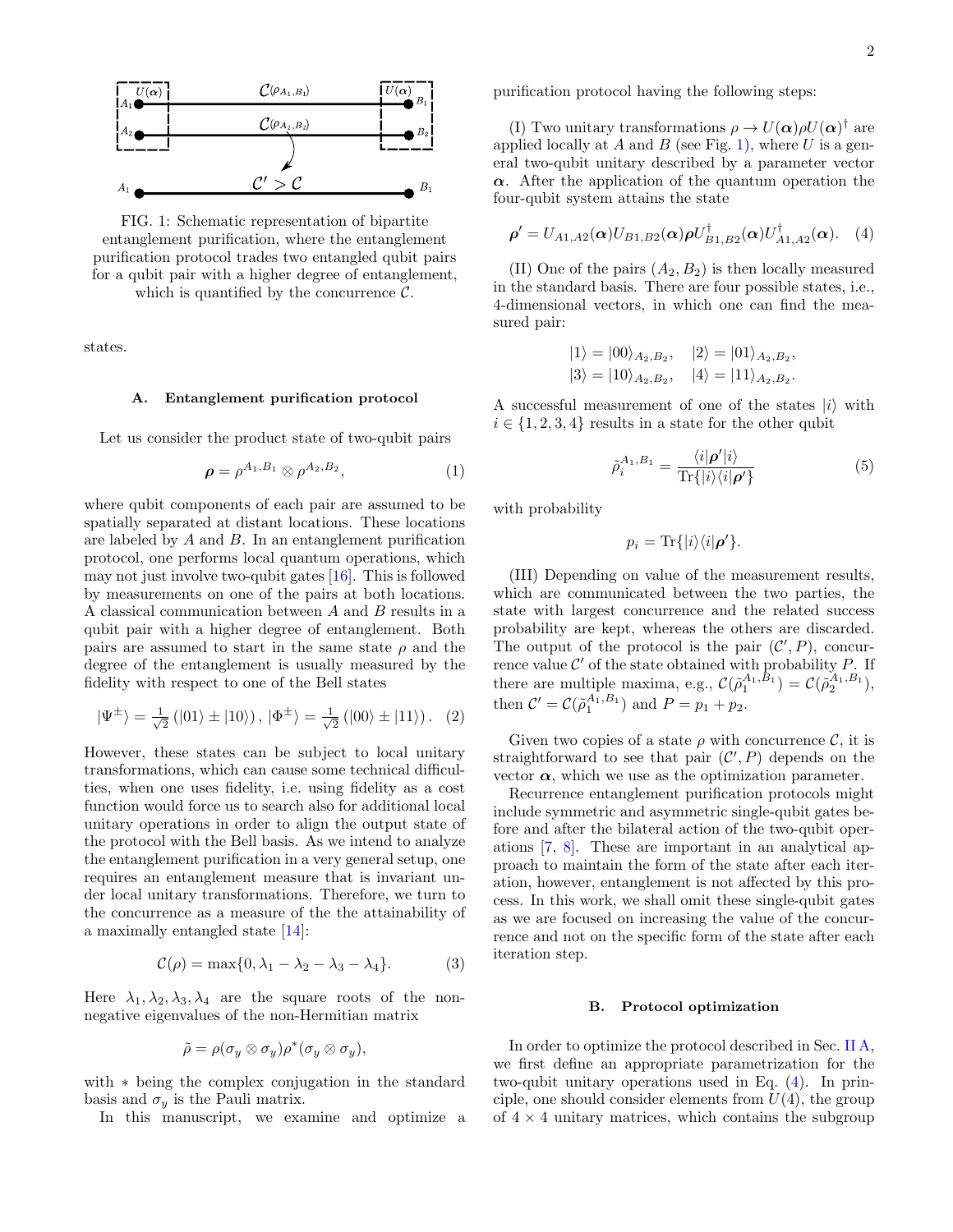$SU(4)$ . However,  $U(4)$  is the semi-direct product of  $U(1)$ and  $SU(4)$ , where elements of  $U(1)$  are rotations of the unit circle [\[17\]](#page-10-13). Therefore, choosing elements from  $SU(4)$ in Eq. [\(4\)](#page-1-2) represents the most general unitary quantum operation involving two-qubit gates at locations A and B. Elements in  $SU(4)$  can be parametrized in the following way  $[18]$ :

$$
U(\alpha) = e^{i\sigma_3\alpha_1}e^{i\sigma_2\alpha_2}e^{i\sigma_3\alpha_3}e^{i\sigma_5\alpha_4}e^{i\sigma_3\alpha_5}e^{i\sigma_{10}\alpha_6}e^{i\sigma_3\alpha_7}e^{i\sigma_2\alpha_8}
$$
  

$$
e^{i\sigma_3\alpha_9}e^{i\sigma_5\alpha_{10}}e^{i\sigma_3\alpha_{11}}e^{i\sigma_2\alpha_{12}}e^{i\sigma_3\alpha_{13}}e^{i\sigma_8\alpha_{14}}e^{i\sigma_{15}\alpha_{15}},
$$

with  $\boldsymbol{\alpha} = (\alpha_1, \alpha_2, \dots, \alpha_{15})^T \in \mathbb{R}^{15}$  (*T* denotes the transposition), and

$$
0 \leq \alpha_1, \alpha_3, \alpha_5, \alpha_7, \alpha_9, \alpha_{11}, \alpha_{13} \leq \pi,
$$
  
\n
$$
0 \leq \alpha_2, \alpha_4, \alpha_6, \alpha_8, \alpha_{10}, \alpha_{12} \leq \frac{\pi}{2}
$$
  
\n
$$
0 \leq \alpha_{14} \leq \frac{\pi}{\sqrt{3}}, \quad 0 \leq \alpha_{15} \leq \frac{\pi}{\sqrt{6}},
$$
 (6)

where  $\sigma_i$ ,  $i = 1, ..., 15$  form a Gell-Mann type basis of the Lie group  $SU(4)$ , see Appendix [A.](#page-9-3) This is called the Euler angle parametrization of  $SU(4)$ , which is sufficient to represent every element of the Lie group. For example, the canonical parametrization  $e^{iH}$ , where H is a  $4 \times 4$ self-adjoint matrix with trace zero, is not minimal, because after exponentiation we may have multiple wrappings around the great circles of the 7-sphere.

Our aim is to increase the concurrence, which is a nonlinear function of the state  $\rho$  and the protocol's unitary matrix U. Furthermore, we have lower and upper bounds on  $\alpha$ , as given in Eq. [\(6\)](#page-1-3). We then consider a cost function  $f : \mathbb{R}^{15} \to \mathbb{R}$  as

$$
f(\alpha) = 1 - \mathcal{C}'(\alpha) \tag{7}
$$

and our optimization problem is, to find local minimizers, e.g., a point  $\alpha^*$  such that

<span id="page-2-2"></span>
$$
f(\boldsymbol{\alpha}^*) \leqslant f(\boldsymbol{\alpha})
$$

for all  $\alpha$  in the Euclidean norm defined neighborhood of  $\alpha^*$ . The gradient  $\nabla f(\alpha)$  can be made available to us due to an automatic differentiation [\[19\]](#page-10-15), so we implement for the optimization a quasi-Newton algorithm the so-called limited memory Broyden-Fletcher-Goldfarb-Shanno (L-BFGS) method [\[20\]](#page-10-16). Here, we have a constrained optimization problem, because  $\alpha$  takes values in the hyperrectangle defined by Eq. [\(6\)](#page-1-3) and thus we use the L-BFGS approach of Ref. [\[21\]](#page-10-17). As long as the state to be purified is given, the above approach yields an optimal  $\alpha^*$  and a concurrence  $\mathcal{C}'$  as close as possible to one. The vector  $\alpha^*$  gives the best two-qubit unitary gate associated with this given state. However, our main aim is to provide the best gate, which is capable to purify most effectively certain class of states and not only a fixed one. This is relevant in a scenario where the generation of distant entanglement is affected by noise, leading to slightly different types of states entering the protocol. In order to formulate this quantitatively we introduce a probability

density function (PDF)  $p(x)$ , where the vector x defines uniquely the state  $\rho$  according to a parametrization. For example, in the case of a Werner state [\[12\]](#page-10-7)

$$
\hat{\rho}(x) = x|\Psi^{-}\rangle\langle\Psi^{-}| + \frac{1-x}{3}|\Psi^{+}\rangle\langle\Psi^{+}|
$$

$$
+ \frac{1-x}{3}|\Phi^{-}\rangle\langle\Phi^{-}| + \frac{1-x}{3}|\Phi^{+}\rangle\langle\Phi^{+}|, \qquad (8)
$$

we have  $x \in [0, 1]$  and the PDF satisfies

<span id="page-2-1"></span>
$$
\int_0^1 p(x) = 1.
$$

In general, a two-qubit state can be described by 15 parameters, which have to fulfill some non-trivial conditions [\[22](#page-10-18)[–24\]](#page-10-19). The choice of the PDF is not straightforward and the only guideline we have is that the support  $\text{supp}(p)$  consists of all x, which define entangled states. This is motivated by the fact that separable states are not purifiable. In the case of the Werner states, the support of the PDF is the interval (0.5, 1]. Thus, the PDF may put more weight on states with a given concurrence.

<span id="page-2-3"></span><span id="page-2-0"></span>

| Algorithm 1 Optimization of recurrence protocol                                                                                                |
|------------------------------------------------------------------------------------------------------------------------------------------------|
| <b>Input</b> $\rho(x)$ , optimizer OPT                                                                                                         |
| Output $\rho(x)$                                                                                                                               |
| 1: for $j = 1$ to M do                                                                                                                         |
| $\boldsymbol{x}_i \sim p(\boldsymbol{x}_i)$<br>2:                                                                                              |
| $\rho_i = \rho(x_i)$<br>3:                                                                                                                     |
| 4: end for                                                                                                                                     |
| for $i = 1$ to N do<br>5:                                                                                                                      |
| $U_{AB}(\boldsymbol{\alpha})=U_{A1,A2}(\boldsymbol{\alpha})U_{B1,B2}(\boldsymbol{\alpha})$<br>6:                                               |
| for $j = 1$ to M do<br>7:                                                                                                                      |
| $\boldsymbol{\sigma}^{j}(\boldsymbol{\alpha})=U_{AB}(\boldsymbol{\alpha})\boldsymbol{\rho}_{j}U_{AB}^{\dagger}(\boldsymbol{\alpha})$<br>8:     |
| for $l = 1$ to 4 do<br>9:                                                                                                                      |
| $\sigma^{jl}_A(\alpha) = \frac{\langle l   \sigma^j(\alpha)   l \rangle}{\text{Tr}\{ l\rangle\langle l } \sigma^j(\alpha) \} }$<br>10:         |
| end for<br>11:                                                                                                                                 |
| end for<br>12:                                                                                                                                 |
| $\mathcal{C}^l(\boldsymbol{\alpha}) = \frac{1}{M} \sum_{i=1}^M \mathcal{C}(\boldsymbol{\sigma}_A^{jl})$<br>13.                                 |
| $l' = \argmin (1 - C^l(\boldsymbol{\alpha}))$<br>14:<br>$l = 1.2.3.4$                                                                          |
| $\bar{f}(\boldsymbol{\alpha}) = 1 - \mathcal{C}^{l'}(\boldsymbol{\alpha})$<br>15:                                                              |
| $\alpha^* = \text{OPT}(f(\alpha), \nabla_{\alpha} f(\alpha))$<br>16:                                                                           |
| $\boldsymbol{\rho}_i = \boldsymbol{\sigma}_A^{j l'}(\boldsymbol{\alpha}^*) \otimes \boldsymbol{\sigma}_A^{j l'}(\boldsymbol{\alpha}^*)$<br>17: |
| end for<br>18:                                                                                                                                 |

In this context, we have an output concurrence  $\mathcal{C}'(\alpha, x)$  depending on both the two-qubit gate and the input state. Therefore, we are going to use an average cost function

$$
\bar{f}(\alpha) = 1 - \int_{\text{supp}(p)} \mathcal{C}'(\alpha, x) p(x) dx, \tag{9}
$$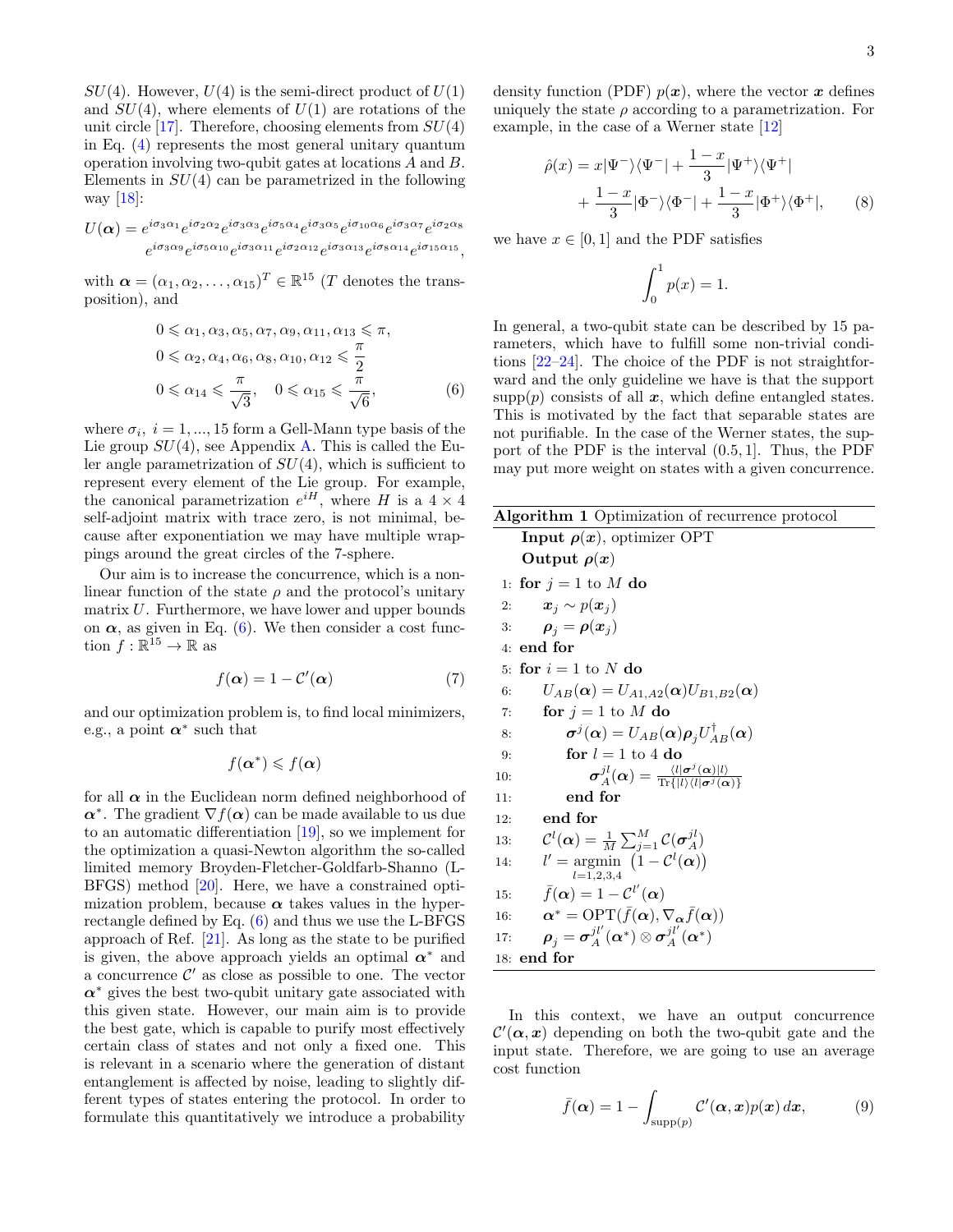in the L-BFGS algorithm. The integral can be either solved numerically or approximated via a quasi-Monte Carlo approach by sampling  $x$  over its corresponding parameter distribution  $p(x)$ :

$$
\bar{f}(\alpha) = 1 - \mathop{\mathbb{E}}_{\boldsymbol{x} \sim p(\boldsymbol{x})} \left[ \mathcal{C}'(\alpha, \boldsymbol{x}) \right]. \tag{10}
$$

We chose the second approach since it proved to be precise enough and numerically faster. A summarize of the optimization routine can be seen in Algorithm [1.](#page-2-0)

Now, we shed light on the meaning of the average cost function through the following two examples. We employ the CNOT gate

<span id="page-3-0"></span>
$$
U_{\text{CNOT}} = \begin{pmatrix} 1 & 0 & 0 & 0 \\ 0 & 1 & 0 & 0 \\ 0 & 0 & 0 & 1 \\ 0 & 0 & 1 & 0 \end{pmatrix} = e^{i\frac{3\pi}{4}} \times \underbrace{U'}_{\in SU(4)},
$$

where  $U'$  in the Euler angle parametrization is given by setting

$$
\alpha_3 = \alpha_5 = \alpha_7 = \frac{\pi}{4},
$$
  

$$
\alpha_4 = \alpha_6 = \alpha_{10} = \frac{\pi}{2}
$$

,

and the remaining 9 angles to zero in Eq. [\(6\)](#page-1-3). By fixing the vector  $\alpha$ , one is able to get a value for the average cost function of the CNOT gate and thus to evaluate its performance.

Example 1. Let us consider the state

$$
\frac{1}{6} \begin{pmatrix} 1+2x & 0 & 0 & 1-4x \\ 0 & 2-2x & 0 & 0 \\ 0 & 0 & 2-2x & 0 \\ 1-4x & 0 & 0 & 1+2x \end{pmatrix}, \text{ with } x \in [0,1]
$$
\n(11)

subject to the purification protocol with CNOT gates. This state is a rotated Werner state and its concurrence reads

<span id="page-3-1"></span>
$$
\mathcal{C}(x) = \begin{cases} 2x - 1 & x \in (0.5, 1], \\ 0 & x \in [0, 0.5]. \end{cases}
$$

In fact, this example is based on the pioneering protocol of Ref. [\[25\]](#page-10-20). The output reads

$$
\mathcal{C}'_{\text{CNOT}}(x) = \frac{3(4x^2 - 1)}{5 - 4x + 8x^2}, \quad \text{for} \quad x \in (0.5, 1],
$$

with success probability

$$
P_{\text{CNOT}} = \frac{5 - 4x + 8x^2}{9}
$$

.

For the sake of simplicity, we consider a uniform PDF  $p(x)$  with supp $(p) = (0.5, 1]$ . Hence, the input average cost function reads

$$
\bar{f}_{\text{input}} = 1 - \int_{0.5}^{1} \mathcal{C}(x) p(x) \, dx = 0.5,
$$

and the application of the purification protocol with CNOT gates yields

$$
\bar{f}_{\text{CNOT}} = 1 - \int_{0.5}^{1} \mathcal{C}'(x) p(x) \, dx = 0.450103.
$$

The result shows that the protocol with two identical copies of states allows one to increase on average the entanglement of the output states.

Example 2. Now, we consider the state

$$
\begin{pmatrix}\n\frac{x}{2} & 0 & 0 & -\frac{x}{2} \\
0 & 0 & 0 & 0 \\
0 & 0 & 1 - x & 0 \\
-\frac{x}{2} & 0 & 0 & \frac{x}{2}\n\end{pmatrix}, \text{ with } x \in [0, 1]. \quad (12)
$$

This state with concurrence  $\mathcal{C}(x) = x$  is perfectly purifiable in just one iteration of the protocol [\[13\]](#page-10-9). Hence,

$$
\mathcal{C}'_{\text{CNOT}}(x) = 1,
$$

with success probability

$$
P_{\text{CNOT}} = \frac{x^2}{2}.
$$

It is immediate from Eq.  $(9)$  that for any PDF with  $supp(p) = [0, 1]$ 

$$
\bar{f}_{\text{CNOT}} = 1 - \int_0^1 C'(x) p(x) dx = 0.
$$

This means that the CNOT gate is optimal for this family of states.

Example 3. As a last example, let us consider the initial state

$$
x|\Phi^+\rangle\langle\Phi^+| + (1-x)|\Phi^-\rangle\langle\Phi^-|
$$
, with  $x \in [0,1]$ , (13)

and concurrence  $\mathcal{C}(x) = |1 - 2x|$ . After one iteration of the purification protocol with bilaterally applied CNOT gates, it is not hard to realize that the resulting state has the concurrence

$$
\mathcal{C}_{\text{CNOT}}'(x) = (1 - 2x)^2
$$

with success probability  $P_{\text{CNOT}} = 1$ . The output concurrence  $\mathcal{C}_{\text{CNOT}}(x)$  is less than or equal to  $\mathcal{C}(x)$  for all  $x \in [0, 1]$ . Thus, we conclude by using the properties of concurrence and integration that

$$
\int_0^1 C'_{\text{CNOT}}(x) p(x) dx \leqslant \int_0^1 C(x) p(x) dx \qquad (14)
$$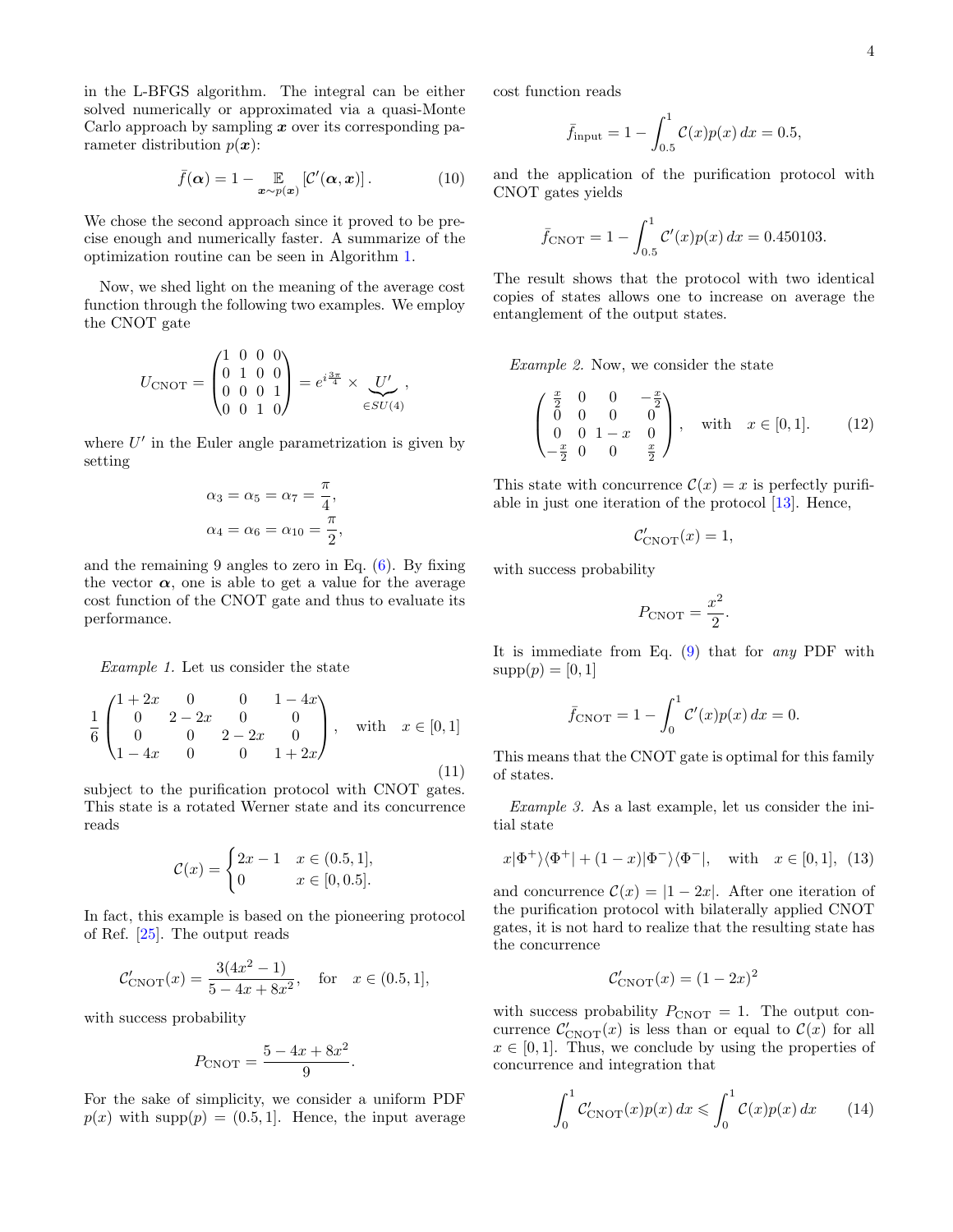for any PDF with  $\text{supp}(p) = [0, 1]$ . Hence, the initial average cost function  $f_{\text{input}}$  is always less than or equal to  $\bar{f}_{\text{CNOT}}$ . This is an example where the purification fails with the sole implementation of the CNOT gate. It must be noted that for  $x \neq 0.5$ , the state in this example can be purified with previous protocols [\[7,](#page-10-3) [8\]](#page-10-8) that work on the Bell basis, and where the implementation with the CNOT gate is now accompanied by local single-qubit gates.

These examples demonstrate the meaning of the average cost function. It is obvious that a two-qubit gate can be optimal for certain family of states and less optimal for other type of state. In the subsequent section, we will investigate numerically several cases.

# <span id="page-4-0"></span>III. RESULTS

In this section it is demonstrated how our proposed method can find optimal purification schemes. Our first case is the continuation of Example 1. in Sec. [II.](#page-0-1) We have seen so far that the CNOT gate in  $N = 1$  purification round can reduce the average cost function  $\bar{f}$  approximately by 0.05. The simulation results with the input state in Eq.  $(11)$  show that the optimal  $SU(4)$  gate for  $N = 1$  has a similar improvement on  $\bar{f}$  as the CNOT gate, see Fig. [2.](#page-5-0) The optimal gates found for  $N = 2$  and 3 can further reduce  $\bar{f}$ , however, it is easy to check that the CNOT gate is not optimal anymore for these rounds of iterations. In Fig. [2](#page-5-0) it is also shown that a higher number of iterations result in more concave shapes of the corresponding concurrences. It is worth noting that the success probability of the second iteration is lower than the success probability of the first iteration. The overall success probability of 3 iterations, shown also in Fig. [2,](#page-5-0) is defined as: in the first iteration 4 qubit pairs, in the second iteration 2 qubit pairs, and in the third iteration the final qubit pair are successfully purified. These results show that states close to maximally entangled states can be produced already in the third iteration, but the overall success probability of the procedure is getting smaller with the number of iterations. The only fixed point is  $\mathcal{C} = 1$ . Thus our method seems to provide the same results to the one found in [\[25\]](#page-10-20), which is based completely on the CNOT gate. As a result, we have investigated the circumstances where the CNOT gate is also optimal. It turns out that the local unitary transformation introduced by [\[8\]](#page-10-8) and given by

where

<span id="page-4-2"></span>
$$
b = \frac{\mathbb{I}_2 + i\sigma_x}{\sqrt{2}}
$$

<span id="page-4-1"></span> $b^\dagger_{A_1}\otimes b^\dagger_{A_2}\otimes b_{B_1}\otimes b_{B_2}$ 

with the Pauli matrix  $\sigma_x$  and the identity map  $\mathbb{I}_2$ , is crucial for the CNOT gate. This is the transformation, which transforms a Werner state in Eq.  $(8)$  into the state in Eq.  $(11)$ . Now, if one applies Eq.  $(15)$  before all itera-

tions of the protocol involving only the CNOT gate, then the same curves are obtained as in Fig. [2.](#page-5-0) This means that there are more optimal protocols, which yield the same results, and our approach can find them. Thus, the analytically tractable CNOT-based protocol can be used as a benchmark to test the numerical accuracy of our method. Our numerics show at least a 2 decimal accuracy until the third iteration, but up to the fourth iteration, there is a breakdown in the numerical accuracy.

The one-parameter family of states in Eq. [\(11\)](#page-3-0) has the same concurrence as the Werner state. Therefore, we consider the Werner state to be our next application. In Fig. [3](#page-5-1) numerical results are presented for the average  $\cot$  function  $f$  and the overall success probability which exhibit the same behavior found for the one-parameter family of states in Eq. [\(11\)](#page-3-0). In this case, one can note an improvement of 0.04 in  $\bar{f}$  after  $N = 3$  iterations. This is less than the previously obtained value of 0.09 shown in Fig. [2.](#page-5-0) Furthermore, this is accompanied by another numerical inaccuracy: the overall success probability at  $C = 1$  is less than one. Given these results, the proposed method can find optimal entangling two-qubit gates for at least two iterations. It is also clear from these tests that the algorithm is always reducing  $\bar{f}$ , but from  $N =$ 3 iterations this might be not an optimal improvement of the concurrence. This originates from the fact that the gradient  $\nabla f(\boldsymbol{\alpha})$ , see Eq. [\(7\)](#page-2-3), is almost flat in the neighborhood of  $C = 1$  for  $N > 2$  iterations and thus the numerical search for the optimal gate, i.e, the search for  $\boldsymbol{\alpha}^* \in \mathbb{R}^{15}$ , becomes inefficient.

Inspired by Example 2., we consider the state in Eq.  $(12)$  and also

$$
x|\Psi^{-}\rangle\langle\Psi^{-}|+(1-x)|\Upsilon\rangle\langle\Upsilon| \qquad (16)
$$

with  $x \in [0, 1]$  and

 $(15)$ 

<span id="page-4-3"></span>
$$
|\Upsilon\rangle = \frac{1}{\sqrt{2}} \left( |\Psi^+ \rangle + i |\Phi^- \rangle \right).
$$

By using the unitary transformation in Eq.  $(15)$  on Eq.  $(16)$  one obtains Eq.  $(12)$  and therefore it is expected that the only optimal two-qubit gates are the ones that purify these states in one iteration. Both states have an input concurrence  $\mathcal{C}(x) = x$ . However, it is important to note that the CNOT gate is not optimal for the state in Eq. [\(16\)](#page-4-2), because after one iteration round

$$
\mathcal{C}'_{\text{CNOT}}(x) = \begin{cases} 0 & x \in [0, 0.5], \\ 2x \frac{2x - 1}{1 + x^2} & x \in (0.5, 1], \end{cases}
$$

and  $C'_{\text{CNOT}}(x) \leq x$ . The success probability is

$$
P_{\text{CNOT}} = \frac{1+x^2}{2}.
$$

Thus, the CNOT gate based purification protocol impairs the concurrence. In contrast to this analytical observation, numerical analysis with uniform PDF yields already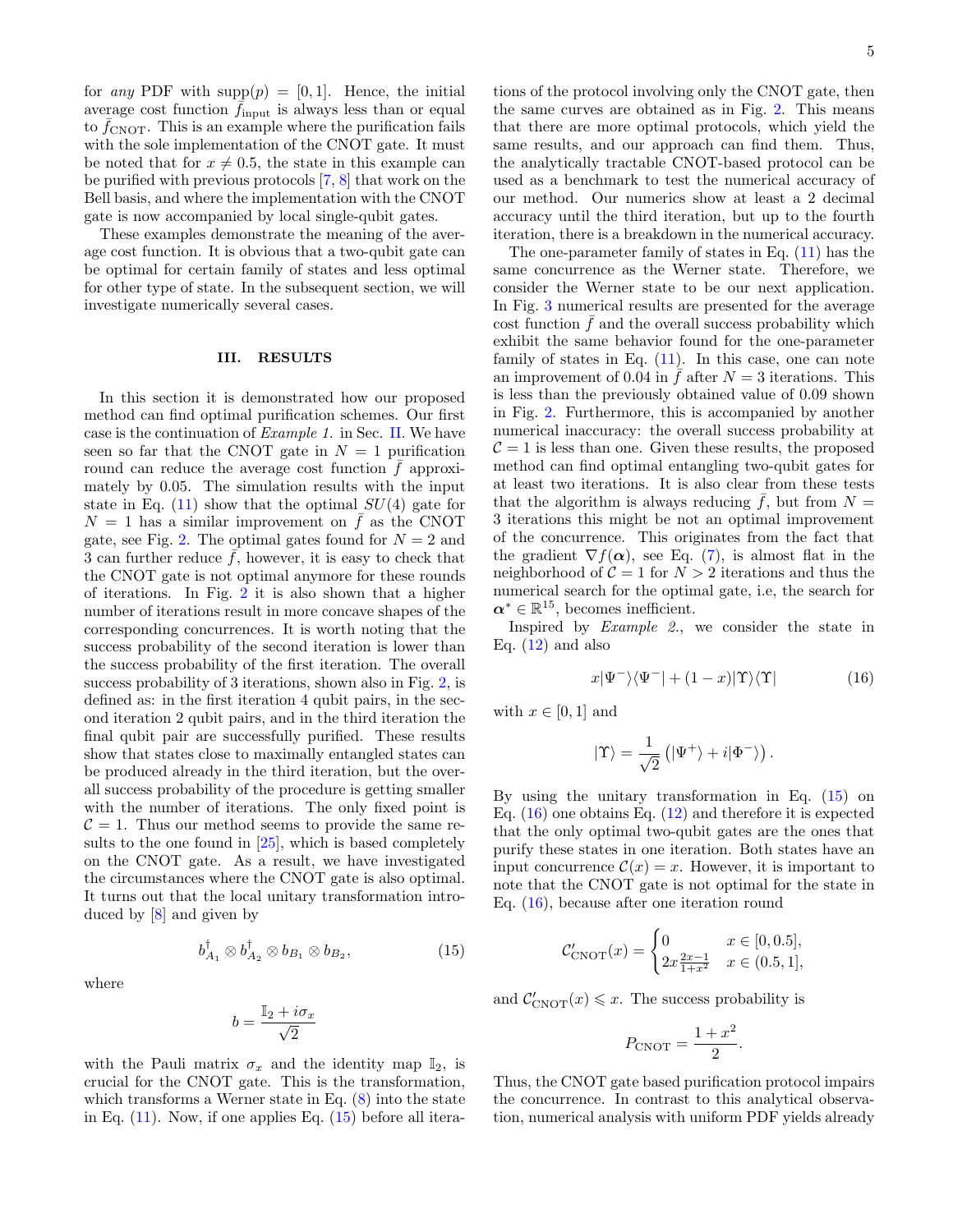<span id="page-5-0"></span>

FIG. 2: Optimized purification protocol for the family of states in Eq.  $(11)$ . Top left panel: average cost function f with a uniform PDF as a function of N, the number of iterations. Top right panel: The concurrence  $\mathcal C$  as a function of x. Four curves are presented for different values of iterations  $N: 0$  or the input concurrence (dashed line), 1 (dotted line), 2 (dash-dotted line), and 3 (full line). Bottom left panel: Success probabilities as a function of  $x$  for different values of iterations  $N: 1$  (dotted line), 2 (dash-dotted line), and 3 (full line). Bottom right panel: The overall success probability after  $N = 1$  (dotted line),  $N = 2$  (dash-dotted line), and  $N = 3$  (full line) iterations as a function of x.

<span id="page-5-1"></span>

FIG. 3: Optimized purification protocol for Werner states, see Eq.  $(8)$ . Left panel: average cost function f with a uniform PDF as a function of N, the number of iterations. Right panel: The overall success probability after  $N = 1$ (dotted line),  $N = 2$  (dash-dotted line), and  $N = 3$  (full line) iterations as a function of x.

in the first iteration for both states an average cost function  $\bar{f} \approx 0.0002$ . To demonstrate the robustness of the numerical approach we provide examples of three nonuniform PDFs for  $N = 1$  iteration. First, we consider

$$
p(x) = 2x, \quad \text{with} \quad x \in [0, 1],
$$

which describes a situation, where states with higher concurrences are more likely to be subject to the purification. The resulting average cost function is  $\bar{f} \approx 0.000004$ . Secondly, we take

$$
p(x) = 2(1 - x)
$$
, with  $x \in [0, 1]$ ,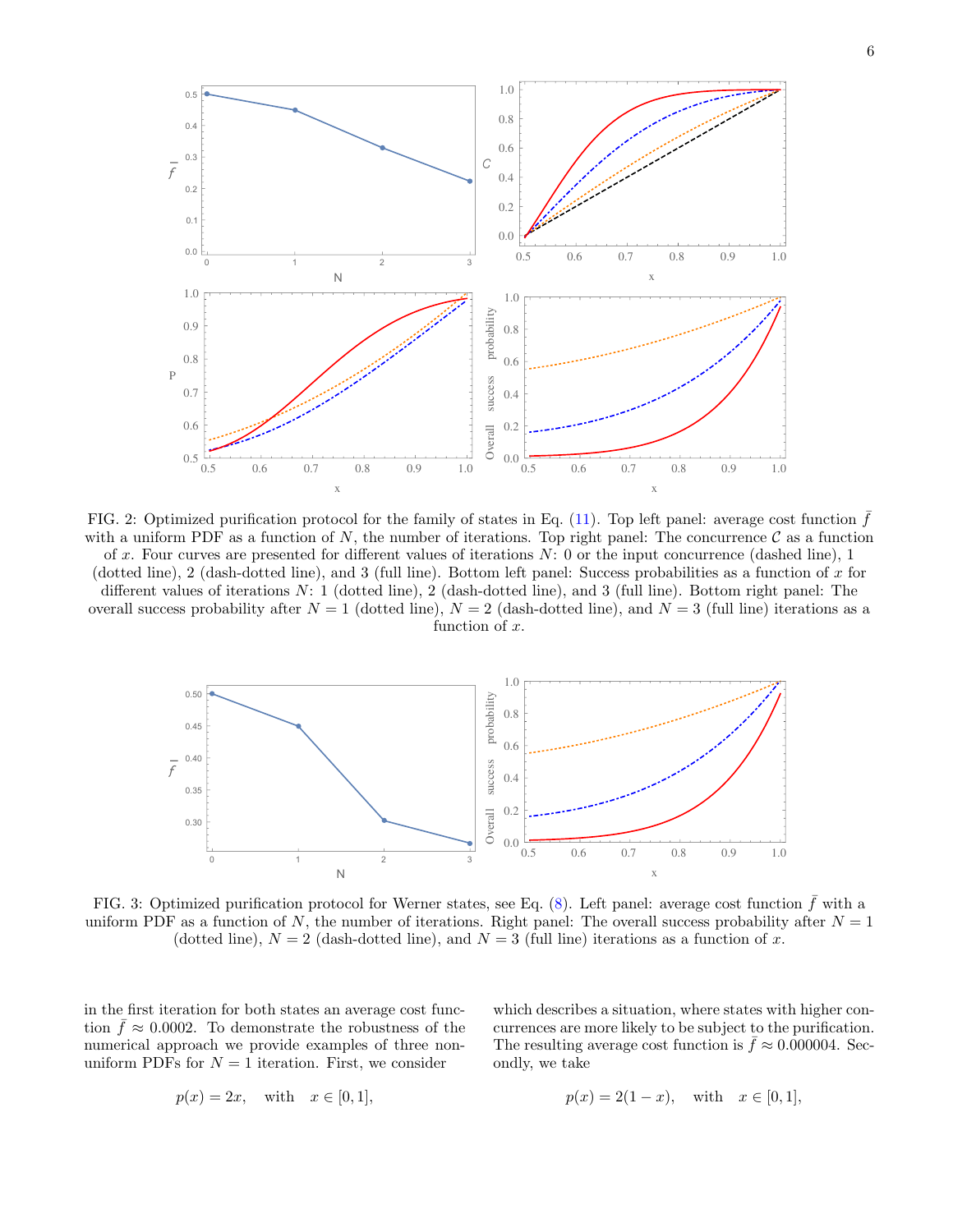which puts more weight on states with low concurrences and find  $\bar{f} \approx 0.0005$ . Finally, we investigate a PDF

$$
p(x) = 6x(1-x)
$$
, with  $x \in [0,1]$ ,

i.e., the states around the concurrence  $\mathcal{C}(x) = 0.5$  are more likely to participate in the purification, and obtain  $f \approx 0.00005$ . These results demonstrate the effectiveness of our approach and up to a numerical precision these one-parameter families of states can be purified in one iteration.

Next, we consider the following two-parameter family of states [\[26\]](#page-10-21)

$$
\hat{\rho}(x,y) = \frac{1}{4} \begin{pmatrix} 1-x & iy & -iy & x-1 \\ -iy & x+1 & -x-1 & iy \\ iy & -x-1 & x+1 & -iy \\ x-1 & -iy & iy & 1-x \end{pmatrix}
$$
 (17)

with  $x, y \in \mathbb{R}$  and  $x^2 + y^2 \leq 1$ . The concurrence of this state is  $\sqrt{x^2 + y^2}$ . In order to relate the performance of our approach, we apply the CNOT gate based purification protocol to this family of states. One obtains

<span id="page-6-0"></span>
$$
\mathcal{C}'_{\text{CNOT}}(x, y) = \frac{2|x|}{1 + x^2},
$$
\n(18)

$$
P_{\text{CNOT}} = \frac{1+x^2}{2},\tag{19}
$$

after  $N = 1$  and

<span id="page-6-1"></span>
$$
\mathcal{C}'_{\text{CNOT}}(x, y) = \frac{4|x|(1+x^2)}{1+6x^2+x^4},\tag{20}
$$

$$
P_{\text{CNOT}} = \frac{1 + 6x^2 + x^4}{2(1 + x^2)^2},\tag{21}
$$

after  $N = 2$  purification rounds, respectively. If one applies the unitary transformation in Eq.  $(15)$  on the state before the bilateral CNOT gates are performed, then the above results remain unchanged. These results demonstrate that the CNOT gate and the additional tricks, which yielded optimal purifications for the one-parameter family of states, are not optimal in this scenario, since they are outperformed on average by our optimized protocol. We assume that CNOT-based purification protocols cannot exploit all the useful entanglement, because the concurrence and the success probability become independent of the y variable. Using these analytical results and the uniform PDF

$$
p(x, y) = \frac{1}{\pi}
$$
, with  $x^2 + y^2 \le 1$ ,

we compare our approach with the above-presented analytical results, see Eq.  $(18)$  and Eq.  $(20)$ . In Fig. [4,](#page-7-1) we show that our optimized protocol provides after one iteration a  $x$  and  $y$ -dependent concurrence. Although the numerically-obtained concurrence is larger at  $x = 0$ and  $y \in [-1, 1]$  than the surface given by Eq. [\(18\)](#page-6-0), one can also observe the opposite at  $y = 0$  and  $x \in [-1, 1]$ .

However, the concurrence presents a better improvement with our algorithm and the average cost function with the uniform PDF stays for more iterations lower than the CNOT-based protocol, see the left figure in panel [4.](#page-7-1) In regard to the overall success probability, we let our algorithm work until the third iteration and in Fig. [5](#page-8-0) the results are compared with the CNOT-based purification protocol. The obtained surfaces differ only by a  $\pi/2$  rotation around the z-axis. Therefore, there is not much difference in the overall success probability and from this aspect the CNOT gate can also be considered optimal, though, it still can not improve the concurrence as effectively as the gate obtained with our approach. However, one might think with a proper choice of local unitary transformations, like the transformation in Eq. [\(15\)](#page-4-1) used for Werner and one-step purifiable states, the application of the CNOT gate may result in an optimal purification protocol. Let us consider then two general local unitary transformations at locations A and B for the preparation of two-qubit states. It is enough to consider unitary transformations in  $SU(2)$ , for which the Euler angle parameterization reads [\[27\]](#page-10-22)

$$
U_A = e^{i\sigma_z \alpha_1} e^{i\sigma_y \alpha_2} e^{i\sigma_z \alpha_3}, \qquad (22)
$$

$$
U_B = e^{i\sigma_z \beta_1} e^{i\sigma_y \beta_2} e^{i\sigma_z \beta_3}, \qquad (23)
$$

where  $\sigma_y$  and  $\sigma_z$  are the Pauli matrices. Here,  $\alpha_1, \beta_1 \in$  $[0, \pi], \ \alpha_2, \beta_2 \in [0, \pi/2], \text{ and } \alpha_3, \beta_3 \in [0, 2\pi] \text{ are the Eu-}$ ler angles for  $SU(2)$ . For the first iteration, we analyze the output unitary of the optimized protocol with Mathe*matica* [\[28\]](#page-10-23) and observe that the angles  $\alpha_1$  and  $\beta_1$  do not affect the efficiency of the CNOT-based protocol. Optimal concurrences for the remaining four angles yield either the result in Eq. [\(18\)](#page-6-0) or

$$
\mathcal{C}'_{\text{CNOT}}(x, y) = \frac{2|y|}{1 + y^2},\tag{24}
$$

with success probability

$$
P_{\text{CNOT}} = \frac{1+y^2}{2},\tag{25}
$$

for  $\alpha_2 = \frac{\pi}{8}$ ,  $\beta_2 = \frac{3\pi}{8}$ , and  $\alpha_3 = \beta_3 = \frac{3\pi}{4}$ . For these results the average cost function with uniform PDF yields  $\bar{f} \approx$ 0.372, which is still lower than the average concurrence found by our approach. These results demonstrate that even with local unitary transformations the CNOT gate is globally not optimal for all values of  $x$  and  $y$ . However, when  $x$  and  $y$  are known beforehand, then one can use the following local unitary transformation

<span id="page-6-2"></span>
$$
U_A^{\dagger} \otimes U_B, \quad \text{with} \quad U = \cos(\theta)\mathbb{I}_2 + \sin(\theta)\sigma_x, \quad (26)
$$

where the angle  $\theta$  is a function of x and y. For example,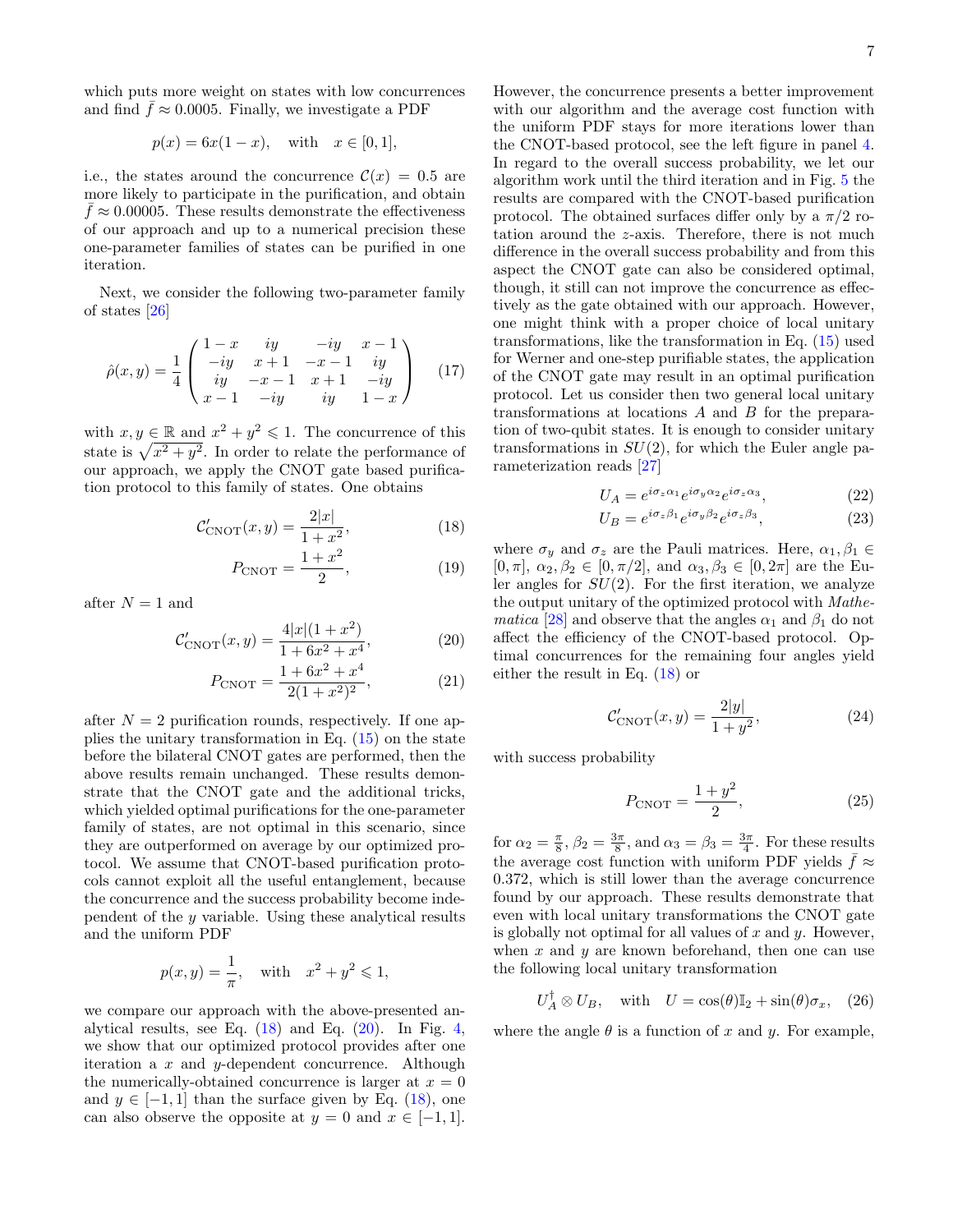<span id="page-7-1"></span>

FIG. 4: Optimized purification protocol for the state in Eq.  $(17)$ . Left panel: Average cost function f with a uniform PDF as a function of  $N$ , the number of iterations. Crosses are the results of the CNOT gate, whereas dots display the numerical optimization. They have been connected by lines to guide the eye. Right panel: The concurrence  $\mathcal{C}'$  as a function of x and y after one purification round. The cone-type surface is obtained with our approach. A less optimal surface with minima at  $x = 0$  and along the y axis is the result of the purification protocol with the CNOT gate.

for  $x, y \geqslant 0$ , we have

$$
\cos(\theta) = \sqrt{\frac{1}{2} + \sqrt{\frac{x + \sqrt{x^2 + y^2}}{8\sqrt{x^2 + y^2}}}}.
$$

Using this transformation before the purification protocol, one obtains the state

$$
\frac{1+\sqrt{x^2+y^2}}{2}|\Psi^-\rangle\langle\Psi^-|+\frac{1-\sqrt{x^2+y^2}}{2}|\Phi^-\rangle\langle\Phi^-|.\tag{27}
$$

Now, the CNOT-based purification yields

$$
\mathcal{C}'_{\text{CNOT}}(x, y) = \frac{2\sqrt{x^2 + y^2}}{1 + x^2 + y^2},\tag{28}
$$

with success probability

$$
P_{\text{CNOT}} = \frac{1 + x^2 + y^2}{2}.
$$
 (29)

It is immediate that  $\mathcal{C}'_{\text{CNOT}}(x, y) \geqslant \sqrt{x^2 + y^2}$ , i.e., we are improving the concurrence. In this particular case, one does not need the average cost function in the numerical search, because the state is fixed. Our algorithm running with a single state with parameters  $(x, y)$  as defined in Eq. [\(17\)](#page-4-3) instead of an ensemble of states can improve the concurrence, but is unable to find the optimal solution presented above, because the transformation Eq. [\(26\)](#page-6-2) together with CNOT gates is a non-symmetrical transformation at nodes A and B.

Finally, let us point out that our approach does not take into account operational or memory errors. These always depend on the implementation and if an experiment can provide us models for the errors then our ap-

proach can be easily extended. Another important experimental input is the PDF  $p(x)$ , which is usually subject to the method of generating entangled states between locations A and B. Furthermore, this PDF is assigned to the process of choosing a value  $x$  as a random event, i.e, we have the same two two-qubit pairs parameterized by  $x$  before the purification protocol. In effect, we integrate the parameter dependence of the states away and thus our approach yields an optimal two-qubit gate on average. If the value of  $x$  is fixed in an experimental design, then our method provides an optimal two-qubit gate designed for this particular state. The optimal two-qubit gates can be can be realized by three CNOT gates and additional single-qubit rotations [\[29,](#page-10-24) [30\]](#page-10-25), and therefore the experimental generation of this gate is possible with high fidelity [\[31\]](#page-10-26). Also in the context of trapped ions or superconducting quantum circuits, the generation of twoqubit entangling gates can be achieved with high preciqubit entangling gates can be achieved with high precision using the Mølmer-Sørensen gate  $[32]$  or the  $\sqrt{i}$ SWAP [\[33\]](#page-10-28) gate. Since two-qubit unitaries have a straightforward implementation in many physical settings, thanks to quantum compilation  $[34]$ , we argue that quantum computing platforms implementing quantum communication could actually benefit from globally optimal gates for entanglement purification.

## <span id="page-7-0"></span>IV. CONCLUSIONS

In the context of entanglement purification and recurrence protocols, we have presented a method to obtain optimal protocols. This method searches for the optimal two-qubit gate, which is applied bilaterally at the nodes A and B in order to distill from an ensemble of noisy pairs a higher fidelity state with respect to a maxi-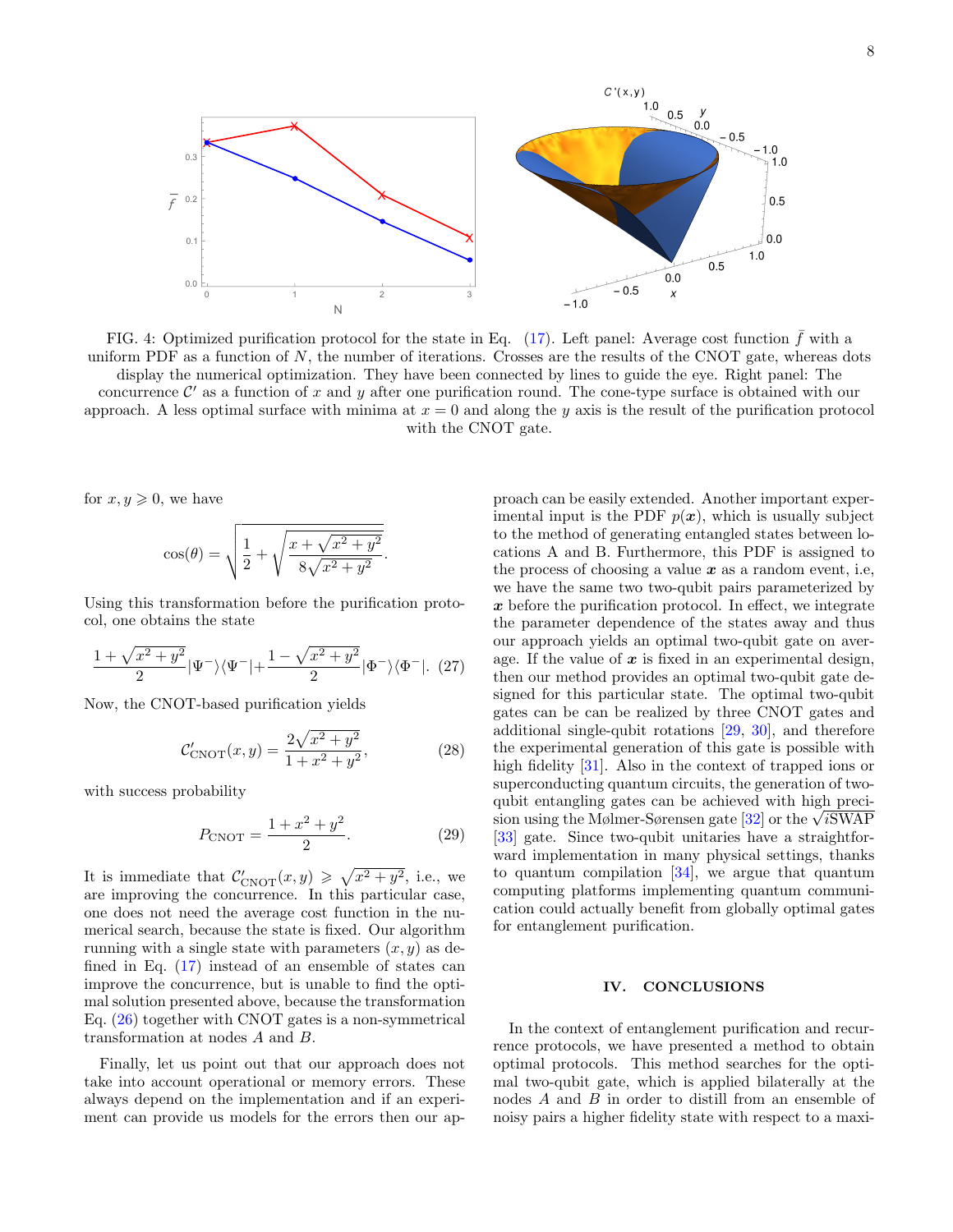<span id="page-8-0"></span>

FIG. 5: The overall success probability of the state in Eq.  $(17)$  after and  $N = 3$  iterations as a function of x and y. Both surfaces are similar in appearance. The one having maxima at  $x = 1$  belongs to the CNOT-based protocol and the other one having maxima at  $y = 1$  is obtained via the optimized numerical protocol.

mally entangled state. Our strategy considers situations, where the experimental apparatus does not have enough control over the entanglement generation phase and different experimental runs result in different states. Here, we assume that the same copies of the noisy state can be generated before the purification protocol takes place, but a different experimental run could result in different states. Errors originating from local operations, memory requirements, or even classical communication are neglected for now.

We have numerically demonstrated the optimality of our proposal for several states. In the case of the Werner state, we have found several optimal two-qubit gates and their performances are the same as the CNOT-based Bennett protocol [\[25\]](#page-10-20). Thus, for Werner states the optimality cannot be improved beyond the already known performance. Next, we have investigated a family of states that one can purify in one step, i.e., two noisy copies of states are enough to obtain a maximally entangled state, where we immediately obtain minimal average cost function  $\bar{f} \approx 0$ , as expected. Finally, we consider a two-parameter family of states which is considered in theoretical models of a quantum repeater [\[26\]](#page-10-21). Our numerical investigations demonstrate that a single bilaterally applied CNOT gate cannot be globally optimal for these states. On the other hand, when the state is known, then parameter-dependent, non-symmetric local transformations allow again the CNOT to be also one of the optimal two-qubit gates. This case exemplifies the difference between protocols that are optimal for a full class of parameterized states and those that are only optimal for a single state.

In conclusion, we have proposed a general method to optimize entanglement purification for an arbitrary family of states. Our algorithm [\[35\]](#page-10-30) can find the most optimal two-qubit gate that on average induces the highest increase of entanglement. We remark that the method is general for the set of parameters defining the states. Optimizing for a single state is also possible, as shown in one of the presented examples. Furthermore, we have focused on the degree of entanglement measured by the concurrence and not on the fidelity with respect to a particular Bell state. This is motivated by the fact that there exist an infinite number of maximally entangled states, and therefore entangled mixed states can present a larger fidelity with respect to maximally entangled states that might not correspond to Bell states defined in the computational basis. A possible drawback is that one cannot know with certainty the final maximally entangled state produced by the protocol. This and other issues such as different input states, asymmetric two-qubit gates, and non-ideal local operations remain open questions. However, this work aims to introduce the concept of globally optimized recurrence protocols that is flexible enough to incorporate the aforementioned points in further investigations, which we plan to carry out in the future.

# ACKNOWLEDGMENTS

This work is supported by the DFG under Germany's Excellence Strategy-Cluster of Excellence Matter and Light for Quantum Computing (ML4Q) EXC 2004/1- 390534769. The results were obtained using the libraries JAX  $[19]$ , Scipy  $[36]$  and QuTiP  $[37]$ .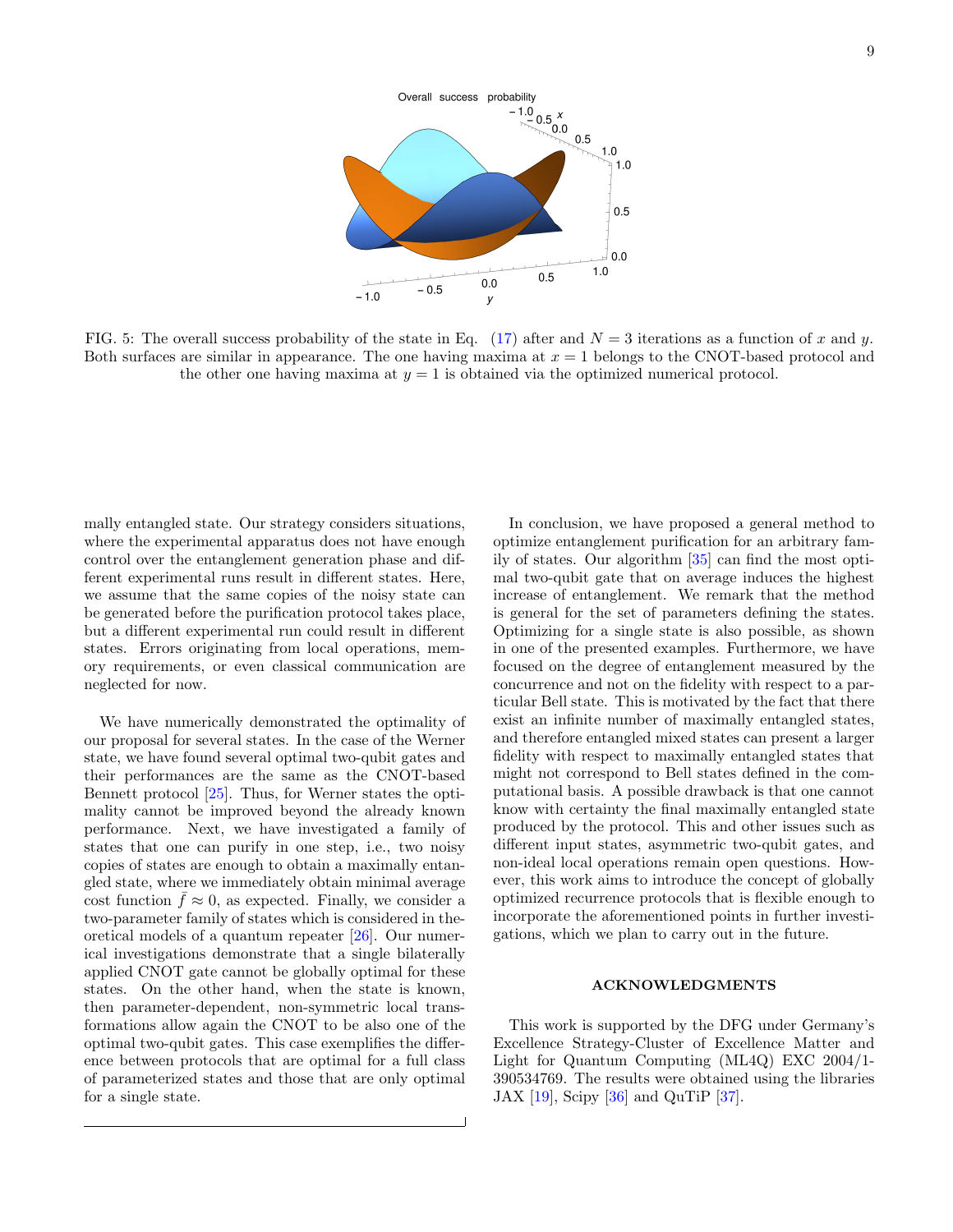### <span id="page-9-3"></span>Appendix A: Gell-Mann type basis

In this Appendix, details concerning the Gell-Mann type basis for the Lie algebra of  $SU(4)$  are shown. The matrices read

$$
\sigma_1 = \begin{pmatrix}\n0 & 1 & 0 & 0 \\
1 & 0 & 0 & 0 \\
0 & 0 & 0 & 0\n\end{pmatrix}, \qquad \sigma_2 = \begin{pmatrix}\n0 & -i & 0 & 0 \\
i & 0 & 0 & 0 \\
0 & 0 & 0 & 0\n\end{pmatrix}, \qquad \sigma_3 = \begin{pmatrix}\n1 & 0 & 0 & 0 \\
0 & -1 & 0 & 0 \\
0 & 0 & 0 & 0\n\end{pmatrix},
$$
  
\n
$$
\sigma_4 = \begin{pmatrix}\n0 & 0 & 1 & 0 \\
0 & 0 & 0 & 0 \\
1 & 0 & 0 & 0\n\end{pmatrix}, \qquad \sigma_5 = \begin{pmatrix}\n0 & 0 & -i & 0 \\
0 & 0 & 0 & 0 \\
i & 0 & 0 & 0\n\end{pmatrix}, \qquad \sigma_6 = \begin{pmatrix}\n0 & 0 & 0 & 0 \\
0 & 0 & 1 & 0 \\
0 & 1 & 0 & 0 \\
0 & 0 & 0 & 0\n\end{pmatrix},
$$
  
\n
$$
\sigma_7 = \begin{pmatrix}\n0 & 0 & 0 & 0 \\
0 & 0 & -i & 0 \\
0 & i & 0 & 0 \\
0 & 0 & 0 & 0\n\end{pmatrix}, \qquad \sigma_8 = \frac{1}{\sqrt{3}} \begin{pmatrix}\n1 & 0 & 0 & 0 \\
0 & 1 & 0 & 0 \\
0 & 0 & -2 & 0 \\
0 & 0 & 0 & 0\n\end{pmatrix}, \qquad \sigma_9 = \begin{pmatrix}\n0 & 0 & 0 & 1 \\
0 & 0 & 0 & 0 \\
0 & 0 & 0 & 0 \\
0 & 0 & 0 & 0 \\
1 & 0 & 0 & 0\n\end{pmatrix},
$$
  
\n
$$
\sigma_{10} = \begin{pmatrix}\n0 & 0 & 0 & -i \\
0 & 0 & 0 & 0 \\
0 & 0 & 0 & 0 \\
i & 0 & 0 & 0\n\end{pmatrix}, \qquad \sigma_{11} = \begin{pmatrix}\n0 & 0 & 0 & 0 \\
0 & 0 & 0 & 1 \\
0 & 0 & 0 & 0 \\
0 & 1 & 0 & 0\n\end{pmatrix}, \qquad \sigma_{12} = \begin{pmatrix}\n0 & 0 & 0 & 0 \\
0 & 0 & 0 & 0 \\
0 & 0 & 0 & 0 \\
0 & 0 &
$$

Actually, these matrices together with the identity matrix

$$
\sigma_0 = \begin{pmatrix} 1 & 0 & 0 & 0 \\ 0 & 1 & 0 & 0 \\ 0 & 0 & 1 & 0 \\ 0 & 0 & 0 & 1 \end{pmatrix}
$$

form an orthogonal basis for the space  $M_n(\mathbb{C})$  of  $4 \times 4$  matrices with complex entries equipped with Hilbert-Schmidt scalar product

$$
\langle A, B \rangle = \text{Tr}\{A^{\dagger}B\}, \quad A, B \in M_n(\mathbb{C}),
$$

where  $A^{\dagger}$  is the adjoint of A. We first note that  $\sigma_i^{\dagger} = \sigma_i$  for all  $i \in \{0, 1, 2, ..., 15\}$ . Therefore, every matrix  $X \in M_n(\mathbb{C})$  can be written as

$$
X = \sum_{i=0}^{15} \frac{\langle \sigma_i, X \rangle}{\langle \sigma_i, \sigma_i \rangle} \sigma_i, \text{ and } X^{\dagger} = \sum_{i=0}^{15} \frac{\langle \sigma_i, X \rangle^*}{\langle \sigma_i, \sigma_i \rangle} \sigma_i,
$$

where  $z^*$  is the complex conjugate of the complex number  $z \in \mathbb{C}$ . In this fashion, one can obtain another representation for any element  $U \in SU(4)$  fulfilling  $U^{\dagger}U = UU^{\dagger} = \sigma_0$  and including also that its determinant equal to one. This is also a minimal parametrization, however, a cumbersome one compared to the Euler angle parametrization. In general, a Gell-Mann type basis for the Lie algebra of  $SU(n)$  can always be obtained, see Refs. [\[27,](#page-10-22) [38\]](#page-10-33).

- <span id="page-9-0"></span>[1] C. Monroe, W. C. Campbell, L.-M. Duan, Z.-X. Gong, A. V. Gorshkov, P. W. Hess, R. Islam, K. Kim, N. M. Linke, G. Pagano, P. Richerme, C. Senko, and N. Y. Yao, Rev. Mod. Phys. 93, 025001 (2021).
- <span id="page-9-1"></span>[2] T. Albash and D. A. Lidar, Rev. Mod. Phys. 90, 015002 (2018).
- <span id="page-9-2"></span>[3] S. Pirandola, U. L. Andersen, L. Banchi, M. Berta, D. Bunandar, and R. Colbeck, et al. Adv. Opt. Photon. 12,